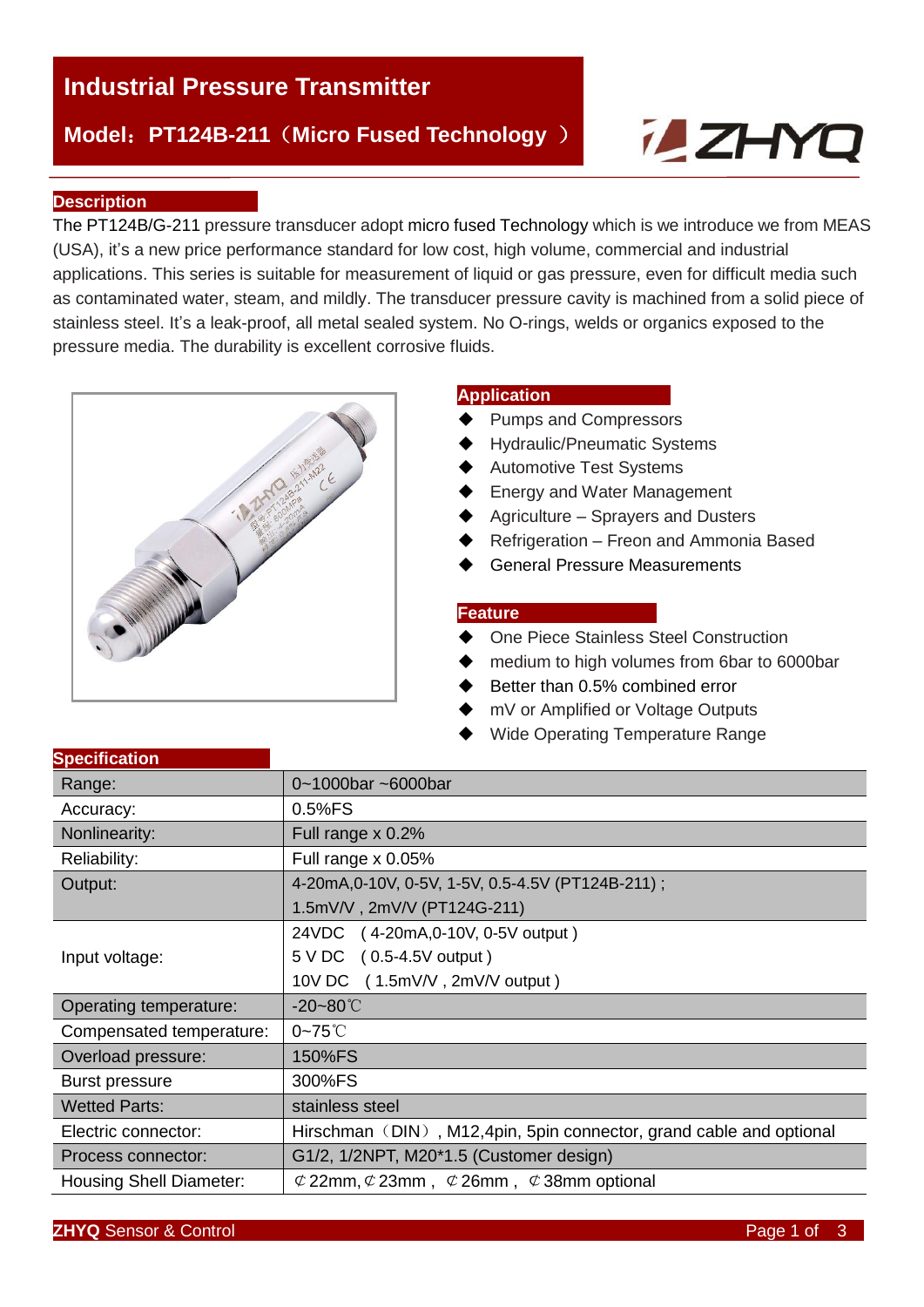

#### **Dimension**



#### **Remark:**

The standard accuracy is 0.5%, and size diameter is 26mm , if you need special ( $\mathcal{O}$  22mm,  $\mathcal{O}$  23mm,  $\mathcal{O}$ 26mm,  $\mathcal C$  38mm), when order , please mention it, and we will send you the drawing to confirm.

**Ordering Guide** with \* are required, with --- is optional

| Model                                                         | Range<br>(bar) | Output | Screw<br>Thread | <b>Electric</b><br>connection | Accuracy | <b>Diameter</b><br>(mm) | Other requirement |  |
|---------------------------------------------------------------|----------------|--------|-----------------|-------------------------------|----------|-------------------------|-------------------|--|
| PT124B-211                                                    |                |        |                 |                               |          |                         | ---               |  |
| Example: PT124B-210-6000Bar-4/20mA-M20*1.5-Hirschmann-0.5%-26 |                |        |                 |                               |          |                         |                   |  |

**ZHYQ** Sensor & Control **Page 2 of 3** 

**iLZHYQ** 

**Industrial Pressure Transmitter (Micro fused Technology)**